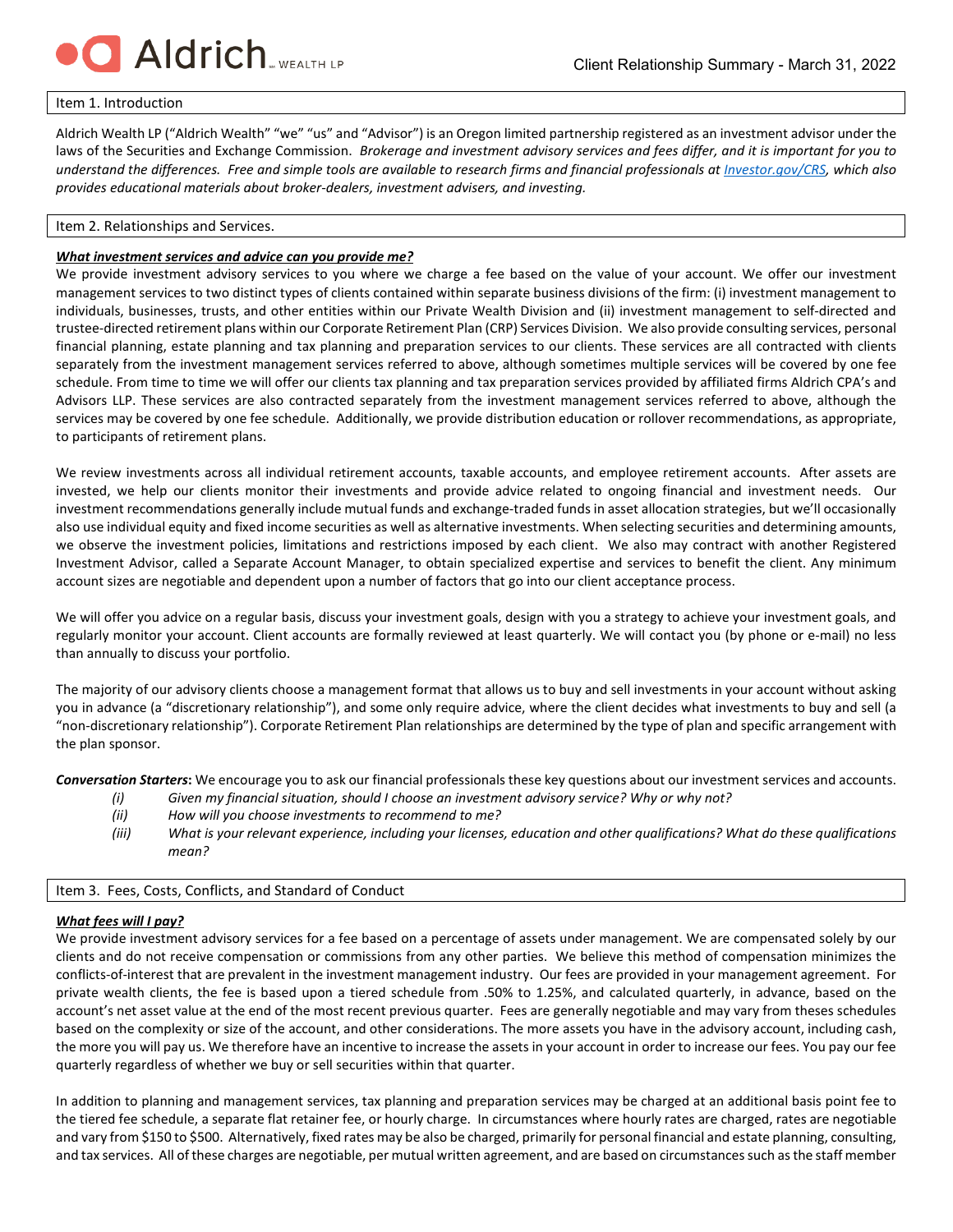## providing the services, the hours involved in the project, and the value being provided. *You will pay fees and costs whether you make or lose money on your investments. Fees and costs will reduce any amount of money you make on your investments over time. Please make sure you understand what fees and costs you are paying.*

You may be required to pay, in addition to our fees, a proportionate share of any mutual funds' marketing and advertising expenses (12b-1 fees), management fees, and other mutual fund and exchange traded fund operating expenses. You may also be required to pay brokerage commissions, transaction fees, custodial fees, or sub-advisor management fees, depending upon the nature of the arrangement. We do not receive any portion of these fees.

*Conversation Starter:* We encourage you to ask us any questions you may have regarding our fees or how cost from third parties such as custodians or mutual funds affect your account. For example, start a conversation by asking, "*Help me understand how these fees and costs might affect my investments. If I give you \$10,000 to invest, how much will go to fees and costs, and how much will be invested for me?*"

# *What are your legal obligations to me when acting as my investment adviser? How else does your firm make money and what conflicts of interest do you have?*

*When we act as your investment adviser, we have to act in your best interest and not put our interest ahead of yours. At the same time, the way we make money creates some conflicts with your interests. You should understand and ask us about these conflicts because they can affect the investment advice we provide you. Here are some examples to help you understand what this means:*

Example 1: Your account value goes up, and while the management fee percentage may stay the same, the total compensation you pay us goes up proportionately. Example 2: Your account value goes down, but you still must pay a management fee proportional to your assets under management.

Perceived or actual conflicts of interest may arise due to our recommendations that clients maintain their assets in accounts with a custodian that provides certain products and services to our firm. Additionally, from time to time we may refer clients needing life, health and disability insurance to Aldrich Benefits LP, an affiliated firm. The possibility of potential multiples sources of compensation flowing to affiliated entities creates a conflict of interest. However, that conflict is mitigated by our full disclosure of the relationship with Aldrich Benefits LP and an emphasis to clients of their right to choose any insurance agency or agent they wish to fulfill their insurance needs.

*Conversation Starter:* If you have any questions regarding conflicts of interests, please feel free to ask us. You can begin a conversation by asking, "*How might your conflicts of interest affect me, and how will you address them?*"

## *How do your financial professionals make money?*

Aldrich Wealth is a fee-based registered investment advisor, and we do not receive commissions on the sale of investment products to clients. However, Pacific Coast Capital, LLC, a limited-purpose FINRA-registered broker-dealer and affiliate of Aldrich Wealth, offers marketing, financing, and sale of closely held companies, some of which may be related to clients of Aldrich Wealth, and which may result in a success fee. Certain financial professionals associated with Aldrich Wealth are also registered to Pacific Coast Capital, LLC. Pacific Coast Capital, LLC will not custody any securities bought or sold in client accounts with Aldrich Wealth.

The financial professionals at Aldrich Wealth are generally compensated through a combination of salary and incentive compensation. The incentive compensation each professional earns is based on a number of factors, including the performance of their job responsibilities, the amount of client revenue they maintain and generate, their ability to develop other team members, the performance of their team, and many other factors. The compensation of our professionals are in no way based upon the investment products that we offer our clients, or commissions based on those products.

More detailed information, including fee schedules and conflicts and disclosures are available in our ADV Part 2A Firm Brochure, which is available at: [https://adviserinfo.sec.gov/.](https://adviserinfo.sec.gov/firm/summary/147200) 

## Item 4. Disciplinary History

# *Do you or your financial professionals have legal or disciplinary history?*

Yes, we have one individual with a history in this regard that was related to actions not associated with our firm. The firm has no disciplinary history. *We encourage you to visit [Investor.gov/CRS](https://www.investor.gov/CRS) for a free and simple search tool to research any of our financial professionals. Conversation Starter:* In addition, feel free to ask: *"As a financial professional, do you have any disciplinary history? For what type of conduct?"*

## Item 5. Additional Information

*You can find additional information regarding Aldrich Wealth and receive a copy of this relationship summary by going on our website at [www.WealthAdvisors.com](http://www.wealthadvisors.com/) or by contacting Karen E. Price, Director of Operations, at (503) 620-5329.* We are always available to answer any of your questions. *Conversation Starter:* If you do have any concerns, please let us know by asking the following questions: *"Who is my primary contact person? Is he or she a representative of an investment adviser or a broker-dealer? Who can I talk to if I have concerns about how this person is treating me?"*